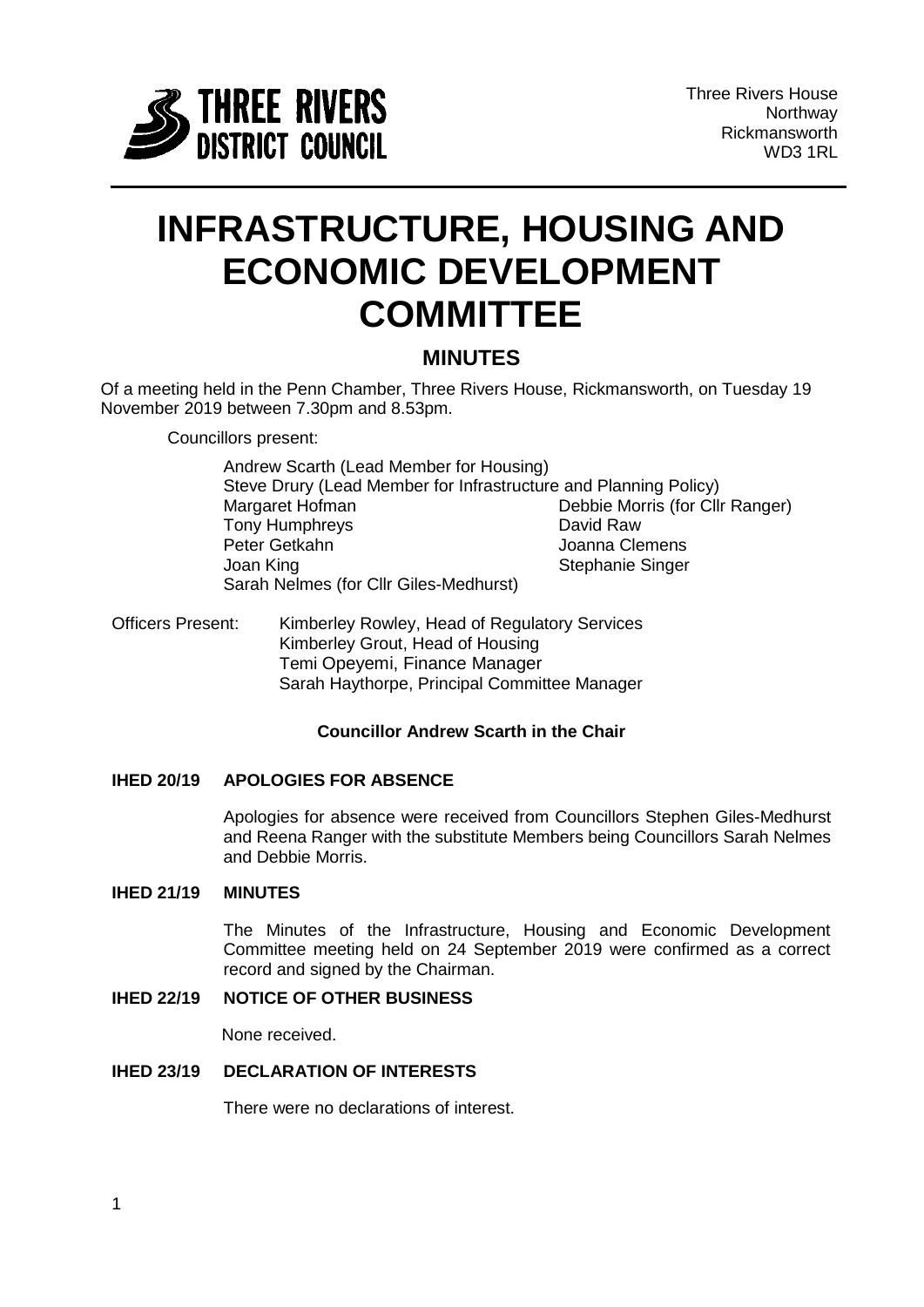## **IHED 24/19 BUDGET MONITORING**

This report covered this Committees financial position over the medium term (2019 – 2023) as at Period 6 (end of September)

The Period 6 comprehensive Budget Management report has already been presented to the Policy & Resources Committee at its meeting on 4 November 2019 which sought approval to a change in the Council's 2019 - 2023 mediumterm financial plan.

Members raised the following points:

The Council had unpaid rent arrears for temporary accommodation of 0.022m how were the Council looking to get this money back.

On homelessness the variance showed the accommodation was cheaper. Were some people still being housed in office accommodation converted into housing?

Why were the figures in millions?

On the medium term capital investment programme why had the funding not been forecasted correctly?

On the parking schemes for 2019/20 why had the schemes slipped?

On controlled parking did the Council expect to spend more than originally planned.

Could details be provided on the £192,791 management fees for the South Oxhey project?

Officers responded as follows:

The temporary accommodation debts were usually individual debts and were quite small. It was not always possible to recover the debt. For larger debts, where a person had been in rent arrears and left the accommodation, they often left the District and so it became difficult to recover the debt. If the person owing the debt returned to the Council, we can re-instate the debt up to 6 years to reclaim the money. A debt recovery team were used to chase up debts and in some cases the debt was referred to the bailiffs.

A written reply would be provided on how much money the Council had received recently with regards to the reclaim of debts.

#### *Post meeting note:*

*The debt reported on Temporary Accommodation at Period 6 totalled £91k of which £23k was le*

*ss than 30days old. As at the 3 December, £11k of this debt has been paid and £3,387 was from customers paying in instalments.*

On the homelessness positive variance the Council had been able to utilise properties in South Oxhey which had reduced expenditure and reduced the need for people to stay in nightly lets. The Council had originally used 23 properties in Harlow (office block conversation) as temporary accommodation but after a year this had reduced to 13 units and by October this year it was reduced further to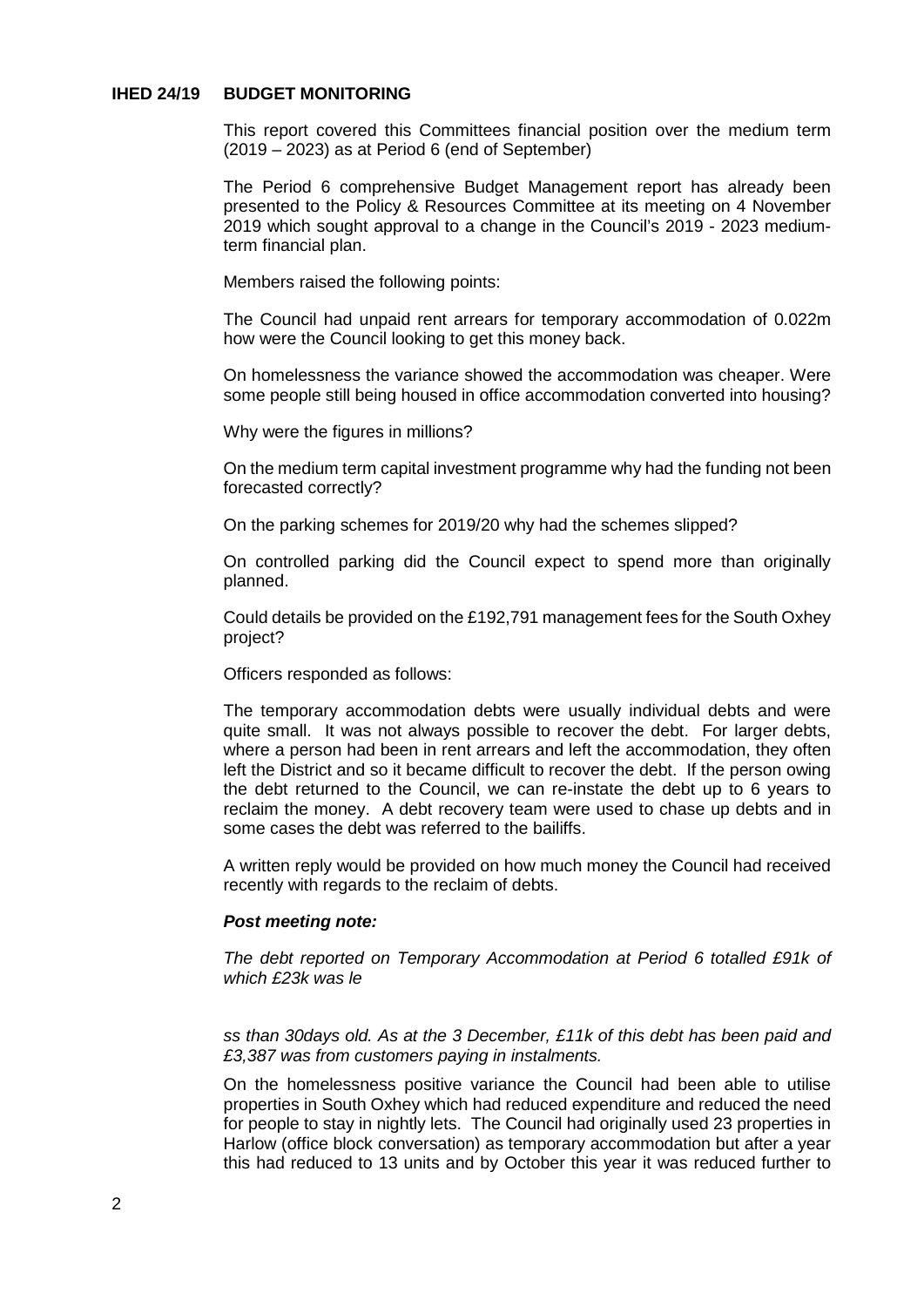only 5. It was a priority to move people back into the District but each family's individual circumstances were considered in line with the Temporary Accommodation Placement Policy.

The Finance Manager would consult with the Director of Finance on the reasons for the figures being shown in millions.

#### *Post Meeting Note:*

*Reporting financial amounts in millions has been standard Council practice for several years. As the Council presents figures for three years on their budget reports, reporting in millions makes the numbers more attractive in appearance which in turn makes them more inviting to read. For example, reporting amounts over a three year period as £1.513m, £1.321m and £1.266m makes it easier for the reader to focus on the relevant digits and see the trend, rather than reporting this as £1,512,989 ,£1,321,026.and £1,265,876.*

The difference between the capital variances was reported in Period 4. There had been capital which had been re-phased so as not to lose the budget.

The controlled parking budget was not over budget by £85,000. The capital programme was a two year programme and there had been some slippage in the programme for some projects. Officers are required to report this to Members.

Officers would provide a written reply to Members on the £192,791 management fees for the South Oxhey project.

#### *Post Meeting Note:*

*The management fee is for the ongoing project management of the South Oxhey Initiative to ensure the project is delivered fulfilling the Councils objectives.*

*It provides for both internal resource retained for this purpose as well as the wider consultancy team, namely Deloitte (Development Agreement and property advice) and Womble Bond Dickinson (legal advice).*

*The Councils commitment to Countryside Properties Ltd is to deliver each phase of the development, as set down in the Development Agreement, in a timely manner.*

#### RESOLVED:

Noted the contents of the report and made the comments as detailed above.

### **IHED 25/19 DEVELOPMENT MANAGEMENT (PLANNING), LOCAL LAND CHARGES SEARCHES, STREET NAMING AND NUMBERING AND PARKING SERVICES FEES AND CHARGES**

This report provided an overview of all discretionary charges for Development Management, Local Land Charges Searches, Street Naming and Numbering and Parking.

The Head of Regulatory Services said it was proposed that the parking fees would remain unchanged and the land charges and street naming and numbering be increased to cover the cost of providing the service. There was no overall change to the planning pre application fees proposed. However, there was currently no option for a householder pre-application meeting, unless the property was a Listed Building. It was considered that the introduction of a fee for such meetings, when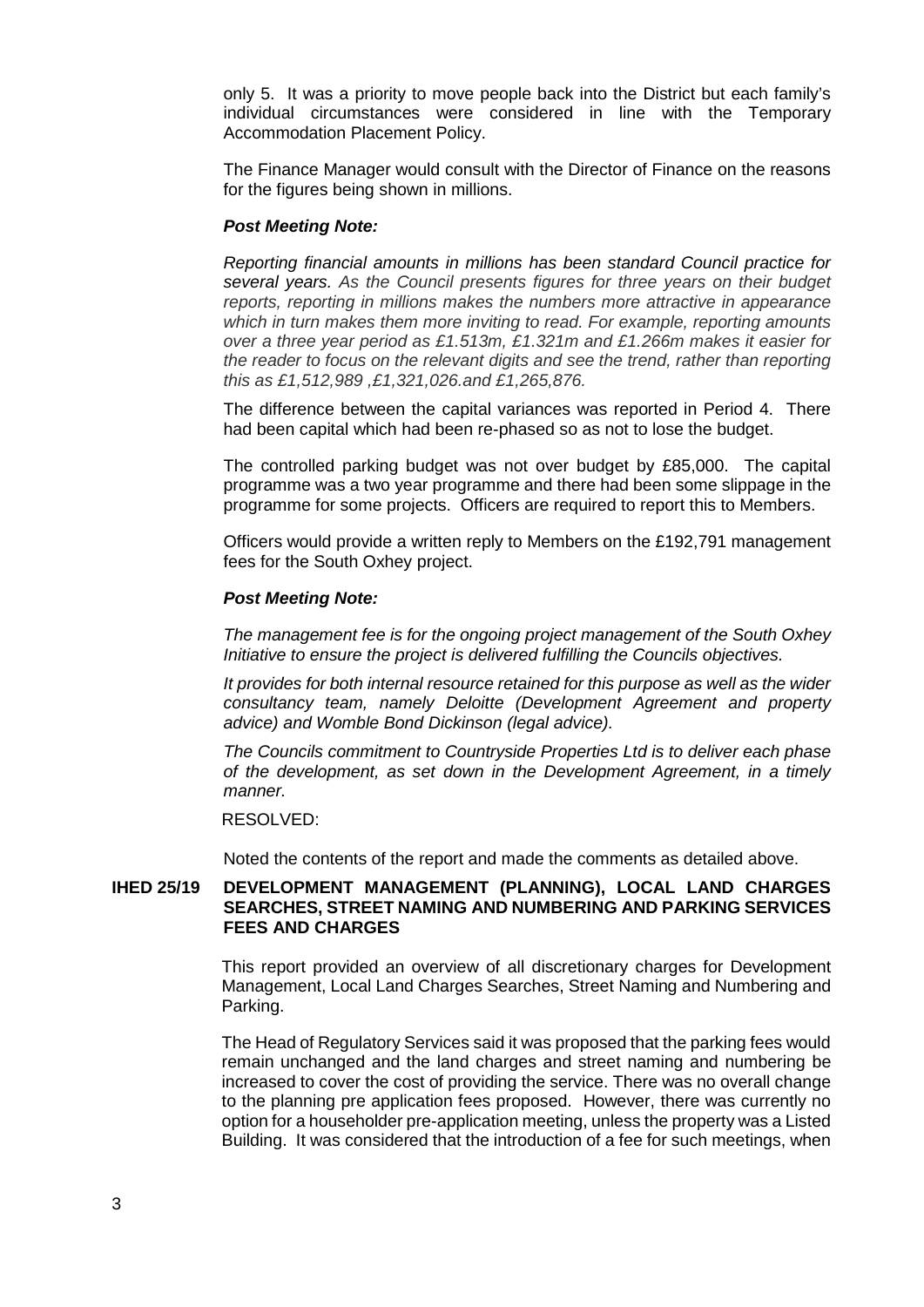considered appropriate by officers, would introduce an additional income stream with a fee of £174.24.

A Member raised concern that £174.24 was not a significant amount when compared to the application fee. The Head of Regulatory Services advised that the application fee was a nationally set fee. If the pre-application fee was too high the service would not be used and the Council were trying to encourage use of the service.

In response to a Member question on how many pre-applications were received and whether it was above budget the Head of Regulatory Services agreed to provide a written response.

## *Post Meeting Note:*

*In 2018/19 116 pre applications were received through the paid service. For the first 6 months of 2019/20 93 pre applications were received.*

#### RECOMMEND:

Agreed to recommend the following:

There is no change to the fees and charges associated with the Development Management pre-application service with the exception of the introduction of a householder meeting fee. The existing fees and charges are accepted into the Committee's budgets, which are recommended to the Policy and Resources Committee;

There is no change to the fees and charges associated with the Parking Service. The existing fees and charges are accepted into the Committee's budgets, which are recommended to the Policy and Resources Committee; and

Fees and charges for Local Land Charges and street naming and numbering are increased in line with inflation at 4%.

## **IHED 26/19 STRATEGIC, SERVICE AND FINANCIAL PLANNING 2020-2023**

This report enabled the Committee to comment to the Policy and Resources Committee on the strategic priorities, the Committee's draft service plans, and the growth bids to support them for the three years commencing on 1 April 2020.

#### **Regulatory Services Service Plan**

Members raised the following points:

Was sufficient parking provided for new developments and were checks made on public transport in the area. In South Oxhey there was insufficient parking for the number of vehicles and insufficient public transport.

There were issues with the No.8 bus reliability and not all parts of South Oxhey were on the bus route. It was noted that the Council was providing subsidies for some bus services.

If the Council were experiencing a recruitment shortage were market factor incentives considered.

What were the Council doing to provide more charging places for electric vehicles.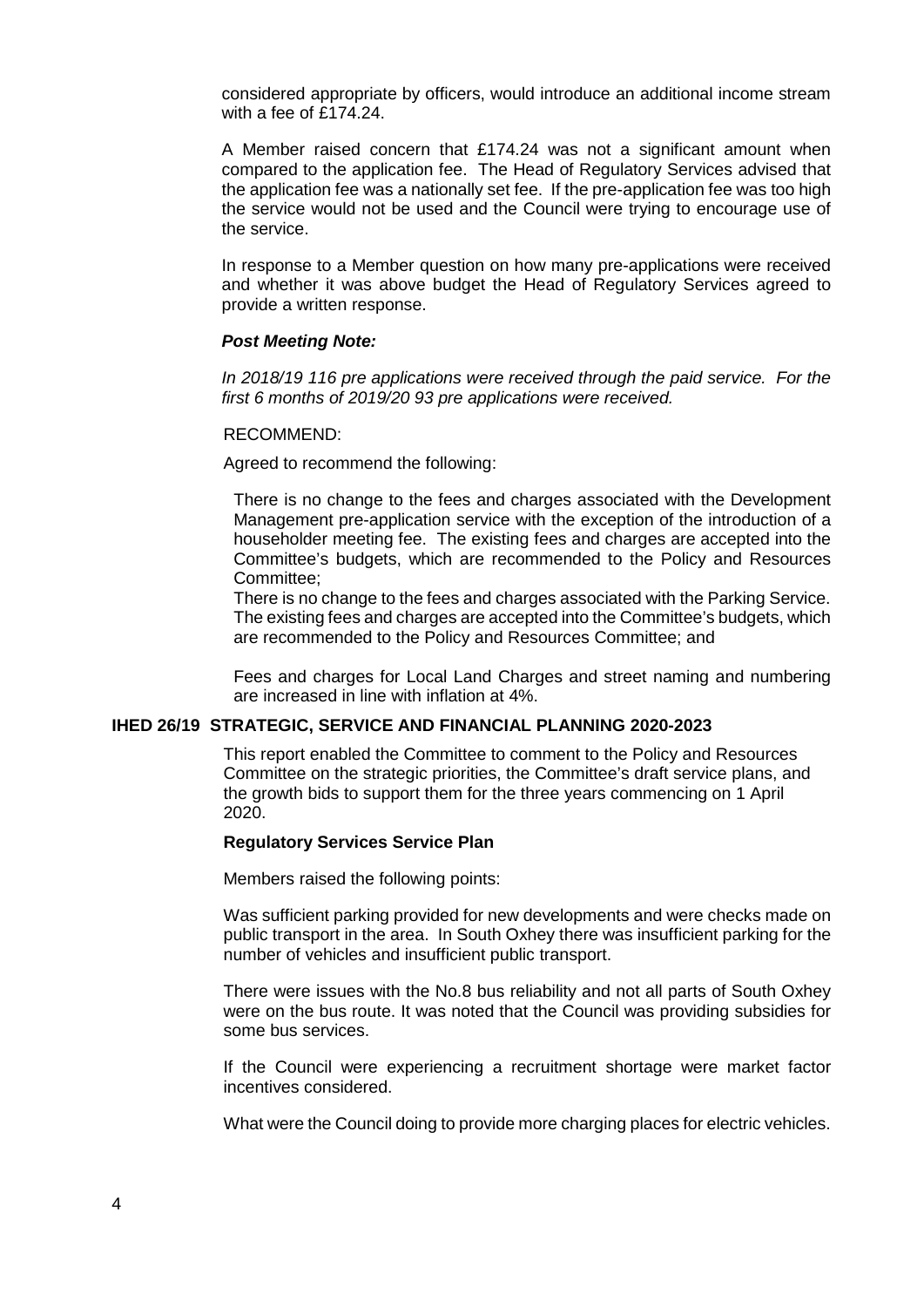The Council should be looking to reduce car usage and increase the use of public transport. Future developments must look to fund bus routes.

There was a Herts Infrastructure Planning Partnership with all Councils working together across Hertfordshire.

In response to Member questions Officers advised:

Whilst local parking standards apply this was influenced by national policy which aims to reduce the reliance on the private motor car. Officers are looking at sustainable transport initiatives across the District. Officers are aware of the concerns expressed about parking in South Oxhey.

Some posts within Planning and Environmental Health have a market factor supplement which is reviewed on an annual basis. If the Council are not able to recruit the role and salary would be reviewed and consideration may be given to a market factor supplement.

This Committee had recently agreed a project for off street Electric Charging Points in Rickmansworth and Officers were currently looking at a procurement exercise. The County Council were looking at on street charging points as part of a county wide programme. The Council would look to try to secure electric charging points for new developments within planning policy.

Large scale public transport was beyond the remit of the Council to provide individually but the Council are always willing to consider inclusion in new initiatives. The Council were currently working on initiatives for cycling, walking, electric vehicle charging points, and provision of and replacement of bus shelters.

The scale of development needed to fund a bus route was significant. The Council worked on joint initiatives with other partners and received Section 106 funding from new developments.

#### **Housing Service Plan**

A Member asked about Performance Indicator HN01 "Maximum number of households living in temporary accommodation on the last day of the quarter (snapshot)" why was the target increasing. What assurances could Officers give that they would look to prevent people from becoming homeless?

The Head of Housing said it was very difficult to predict. The Council were working to try and prevent people from becoming homeless but this was not just a District issue but a national issue. The Council also have a Performance Indicator (HN10) to measure the number of households that are prevented from becoming homeless, this was also set to increase. The Council did not have enough properties for everyone therefore needed to prioritise allocations.

In response to a question on how many children of school age were in temporary accommodation and how many get permanent accommodation the Head of Housing advised they were unable to give a figure now but around 80% of the people requiring temporary accommodation were families or people expecting a child. It was also explained that not everyone that moves into temporary accommodation receive housing at the end of it. There may be some that the Council do not owe a housing duty to and so would be evicted from temporary accommodation or others that lose their temporary accommodation due to their own actions or inactions.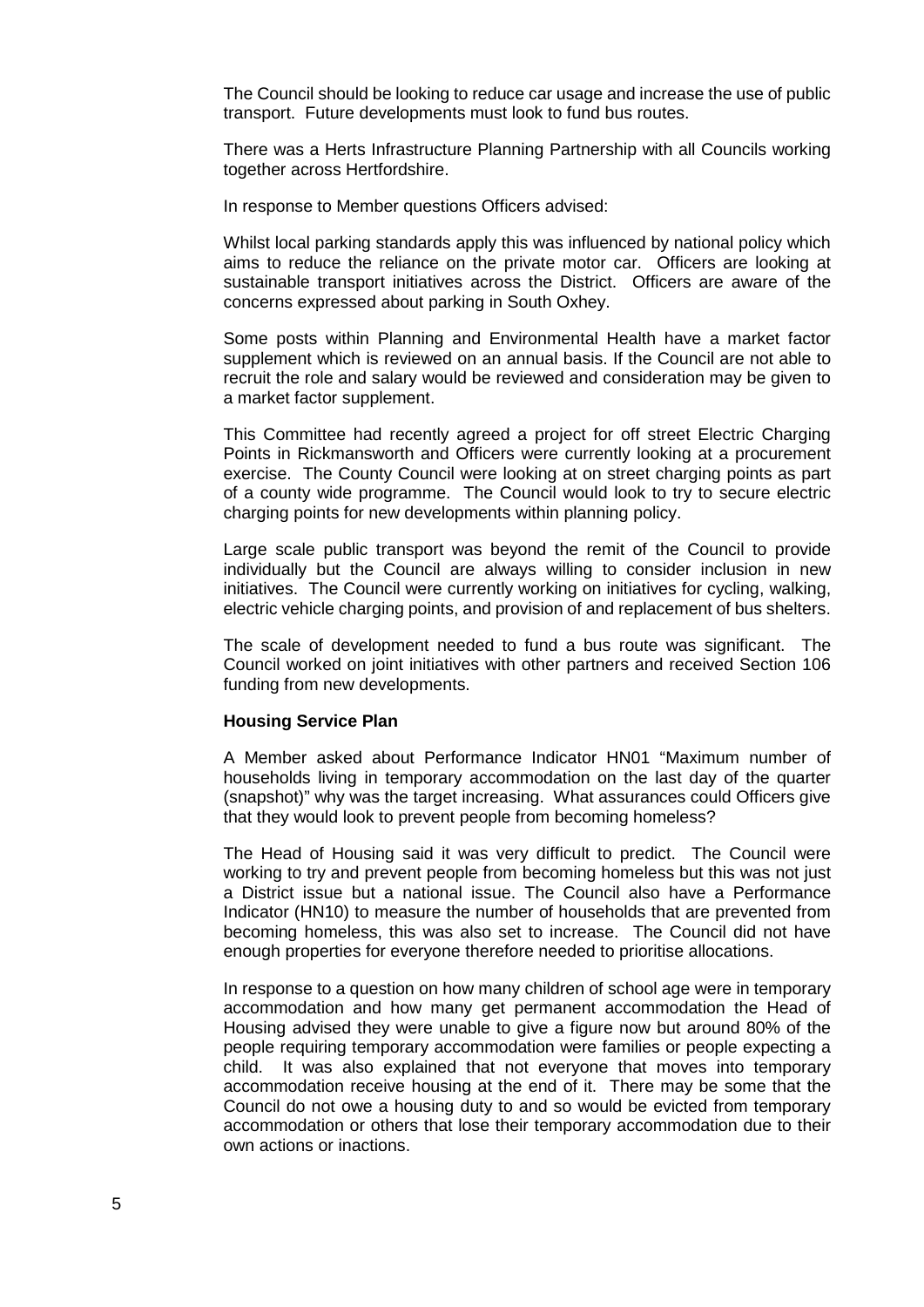A Member asked if the temporary housing went to local people first. The Head of Housing advised that the Council must comply with legislation and homeless people must have a local connection to the area although there were exceptions to that. If a person came to the Council advising they could not go back to where they had lived as it was unsafe the Council would need to consider this.

In response to a question on whether the Council provided permanent accommodation it was advised that the Council no longer had any housing stock as this was transferred in 2008. For those that the Council accept to house, this can be done in the private rented sector or social housing sector. In the private rented sector the minimum tenure was 12 months and through the social rented sector the minimum tenure was 5 years.

#### **Property Services Service Plan**

Noted the draft service plan and welcomed how successful Rivertech had been.

#### **Corporate Services GIS Officer growth bid**

The Head of Regulatory Services advised that the bid had been put forward to allow the Council to have a corporate resource responsible for the Council's GIS software and spatial data.

Members raised the following points:

The database would only be as good as the data in it. More clarification was needed on the role as the role could easily escalate into requiring a team of people. Had Officers thought about setting up a steering group for the project?

What would the role bring to the Council what savings or efficiencies could be generated?

The Head of Regulatory Services advised that GIS was being used by different teams and the creation of the role was a starting point for the Council to manage the data corporately. The Council's GIS capabilities were falling behind with other Councils and there were very few Councils without a GIS team or Officer.

#### RECOMMEND:

Made comments on the draft service plans attached at Appendix 1 and made comments on the growth bid contained within Appendix 2 to the Policy and Resources Committee.

#### **IHED 27/19 WORK PROGRAMME**

The Committee reviewed the work programme. Members raised concern that some items had no date for when reports/details would be received and asked that Officers consult and provide dates for these items.

#### RESOLVED:

That the work programme be noted subject to the comments raised above.